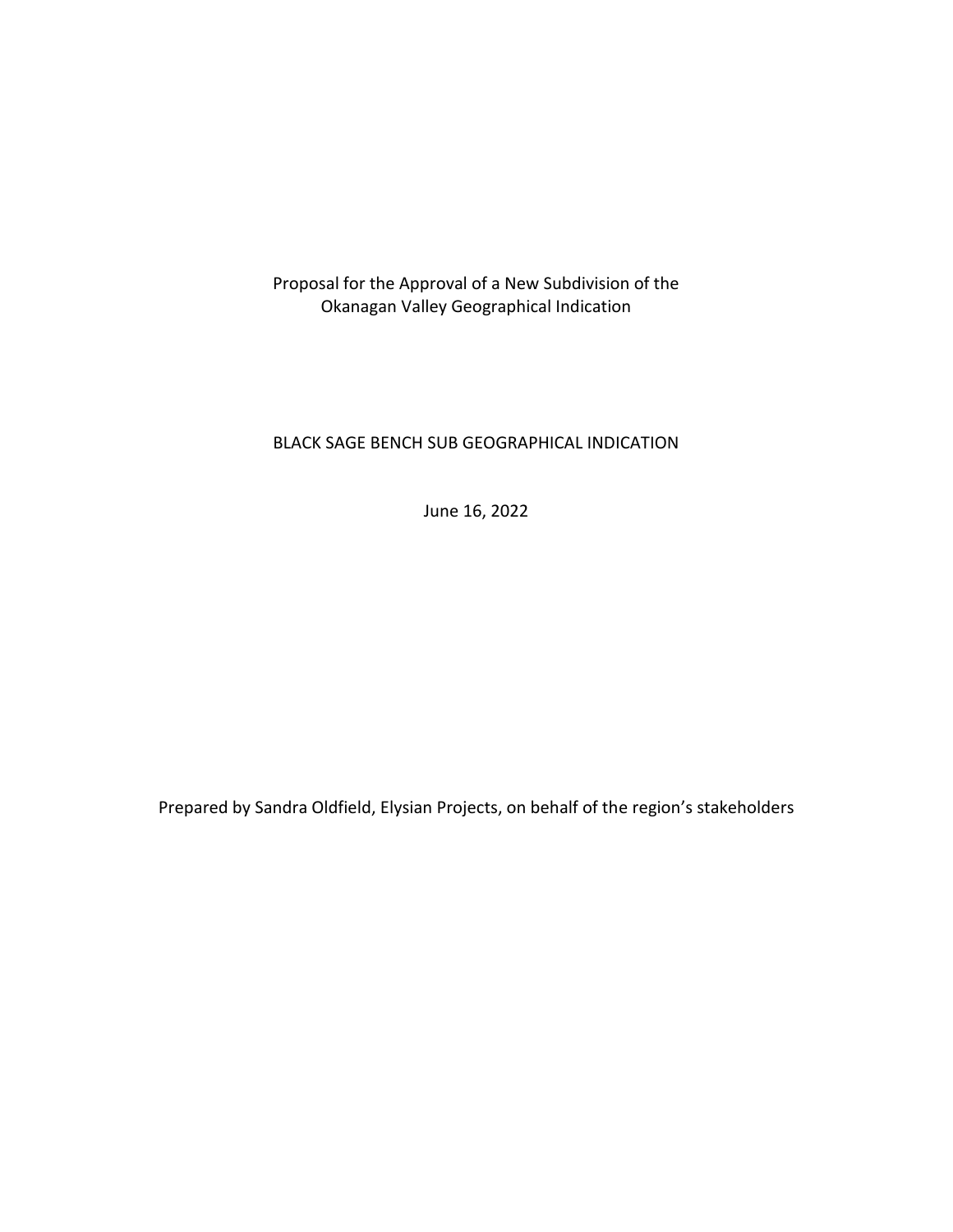## **Introduction**

This document summarizes the case for a sub geographic indicator for the Okanagan Valley called "Black Sage Bench". Under section 9 of the Wines of Marked Quality Regulation (the "Regulation"), the factors making this region unique from a grape growing perspective are characterized. Within this report are a summary of Black Sage Bench's geology and landforms, soil properties, climate and its viticultural characteristics.

The technical report has been prepared for the stakeholders in the proposed area by Dr. Scott Smith, Eterrna Consulting, Dr. Pat Bowen, Pacific Agri-Food Research Centre Summerland and Sandra Oldfield, Elysian Projects. The technical report attached is a part of this final submission.

## The Regulation

The Regulation as set out in Section 9(3) specifies the characteristics needed for application of a new sub geographic indicator (sub-GI) in British Columbia:

> (3)If the administrator intends to recommend to the minister new subdivisions of geographical indications for the purpose of section 56 (1) [geographical indications], the administrator must first ensure that all of the following criteria are met with respect to the geographical area represented by the proposed new subdivision:

> > (a)the area must be geographically distinct and have clearly defined boundaries;

> > (b)appropriate consultations must have taken place in the area and the region surrounding the area, with no credible objections made on the basis that the area is not geographically distinct;

(c)grape production in the area must be commercially viable;

(d)the administrator must hold a vote, by ballot, with respect to the proposal, and the proposal must be supported by at least 2/3 of the following:

(i)the practice standards certificate holders who process, in the area, at least 2/3 of the total wine processed from grapes grown in that area;

(ii)the registered grape growers who grow at least 2/3 of the total volume of grapes grown in that area by registered grape growers.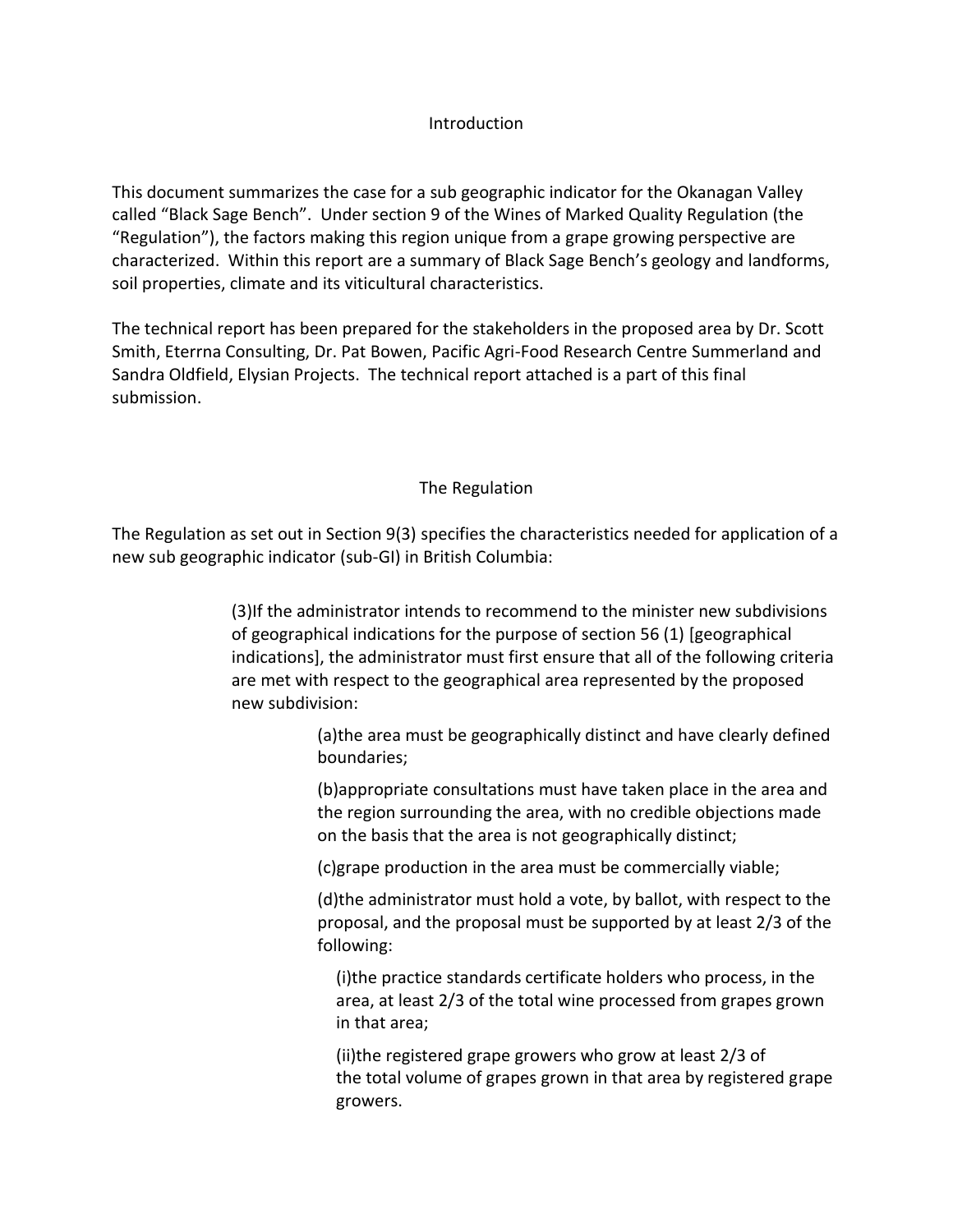#### The Black Sage Bench Defined Area

The proposed sub-GI meets the requirements of being distinct with clearly defined boundaries.

Dr. Scott Smith of Eterrna Consulting characterized the Black Sage Bench to incorporate all the benchlands (glaciofluvial and fluvial terraces) east of the Okanagan River between Gallagher Lake in the north and Osoyoos Lake in the south. On these benchlands lie the largest concentration of commercial vineyards in the province.

The glacial materials that comprise the terrace landforms of the GI were deposited during the deglaciation phase of the last glacial event of the Pleistocene some 10,000 to 15,000 years ago. Since that time erosion has modified the landscape leaving four discrete levels of terraces and slopes. Because the glacial sediments were deposited by high energy meltwater and outburst floods, the soils of the GI are all coarse-textured, that is, composed of mainly sand and gravel in varying proportion. The soil series that have been established by soil surveyors for the area are defined based on these proportions. The northern extent of the GI is underlain by primarily gravelly soils, the southern extent by sandy soils.

The climate of the region provides the greatest summer heat accumulation of anywhere in the southern interior of the province. Landscape characteristics like elevation, slope and aspect have a controlling impact on site-specific growing conditions which leads to spatial variation over the GI area. Vineyards at lower elevations experience warmer temperatures than those at higher elevations. Elevations are generally lower in the southern portion of the GI which contribute to the higher growing degree-day values observed there.

#### Consultations

The winery stakeholders have been consulted from the very beginning of the process to establish this Black Sage Bench sub-GI. Meetings have been held with all of the winery stakeholders each time there was the need for a decision to be made, a boundary to be changed or discussed or any other factor that would influence the application. A large amount of the farmed acres in the region are owned by these winery stakeholders. In addition, the winery and winery/growers in the area understand that the British Columbia Wine Authority (BCWA) will be naming each growers found within the sub-GIs borders and holding an informational meeting as to the process, the application and the voting to determine if it will approved by these stakeholders. The stakeholders who have driven this process welcome such a meeting and look forward to being able to vote on the proposal. Section 9(3b) will be fully satisfied after all the registered grape growers are able to review and exercise their opinion on the proposal.